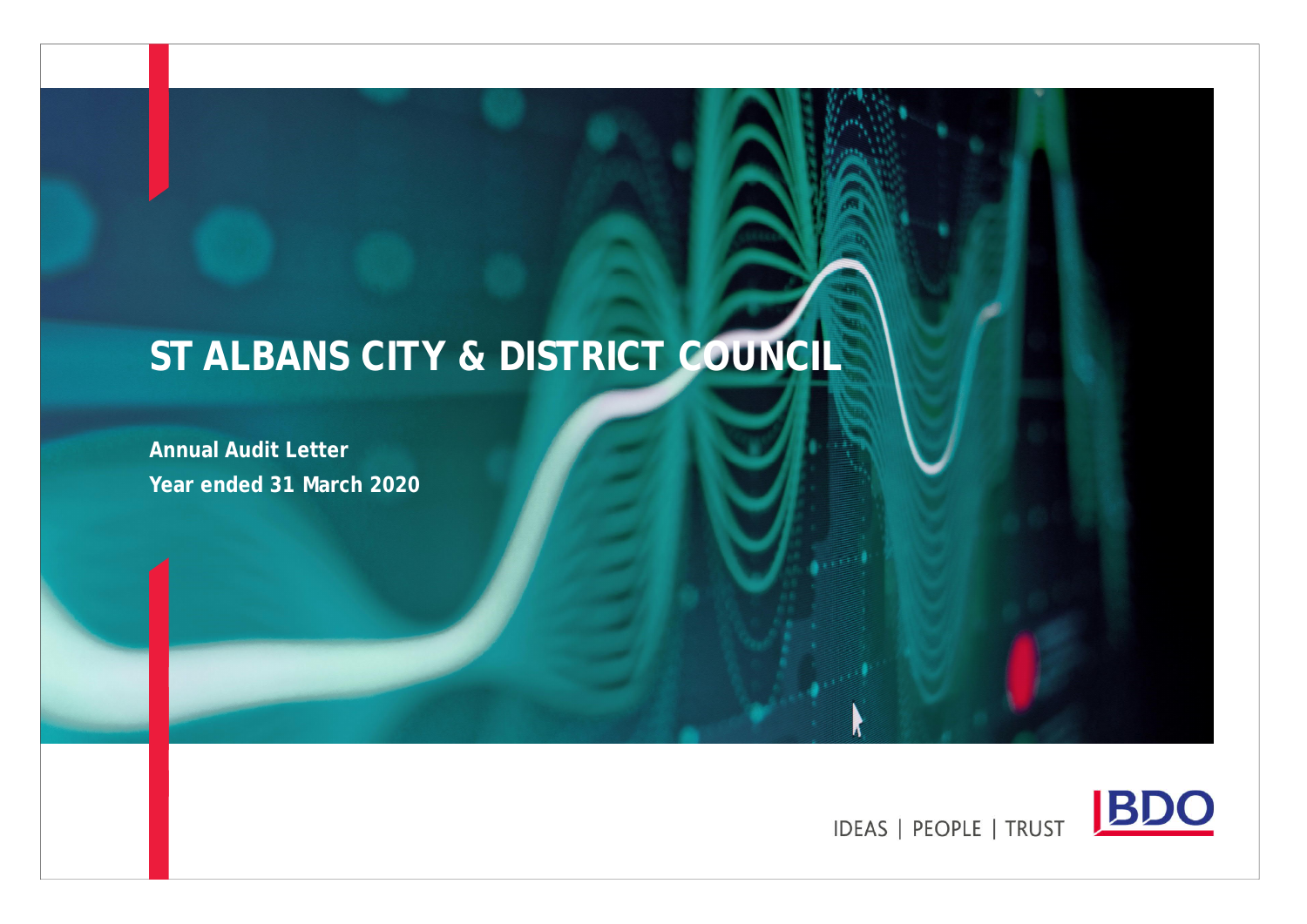## **EXECUTIVE SUMMARY**

#### **Purpose of the Annual Audit Letter**

This Annual Audit Letter summarises the key issues arising from the work that we carried out in respect of the year ended 31 March 2020.

It is addressed to the Council but is also intended to communicate the key findings we have identified to key external stakeholders and members of the public.

#### **Responsibilities of auditors and the Council**

It is the responsibility of the Council to ensure that proper arrangements are in place for the conduct of its business and that public money is safeguarded and properly accounted for.

Our responsibility is to plan and carry out an audit that meets the requirements of the National Audit Office's (NAO's) Code of Audit Practice (the Code). Under the Code, we are required to review and report on:

- Our opinion on the financial statements
- Whether the Council has made proper arrangements for securing economy, efficiency and effectiveness in its use of resources.

#### **Audit conclusions**

| Audit area                  | Conclusion                                                                                                                                                                                                                                                                                                        |
|-----------------------------|-------------------------------------------------------------------------------------------------------------------------------------------------------------------------------------------------------------------------------------------------------------------------------------------------------------------|
| <b>Financial statements</b> | Unqualified opinion, with an<br>emphasis of matter in respect of<br>the valuation of land and buildings<br>and the valuation of pooled<br>property assets within the pension<br>fund, due to a material<br>uncertainty included in the final<br>valuation report for these assets.<br>Issued on 30 November 2020. |
| Use of resources            | Unmodified conclusion issued on<br>30 November 2020.                                                                                                                                                                                                                                                              |

We recognise the value of your co-operation and support and would like to take this opportunity to express our appreciation for the assistance and co-operation provided during the audit.

**Rachel Brittain BDO LLP** 6 April 2021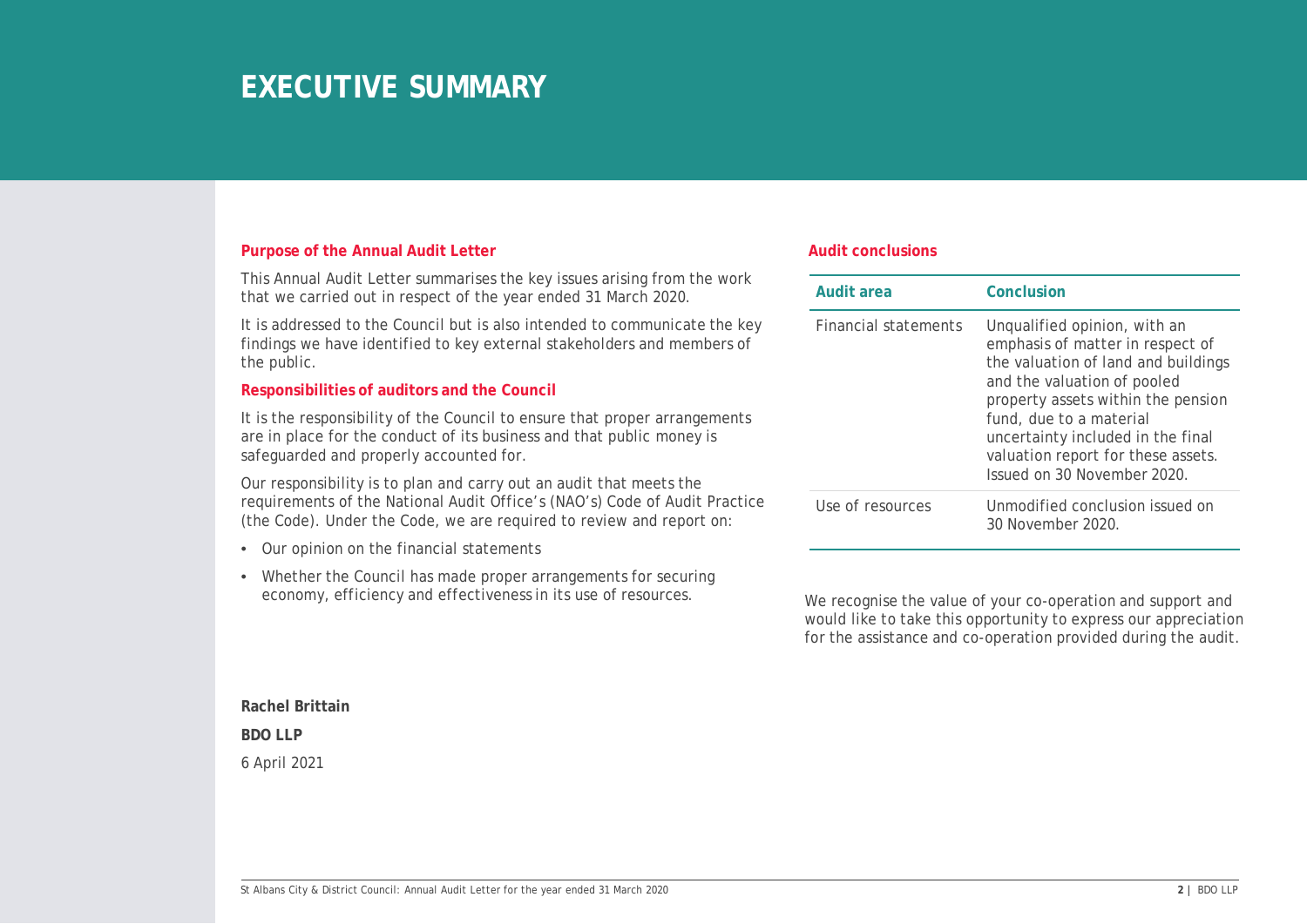#### **Audit conclusion**

We issued our audit report on 30 November 2020.

We issued an unqualified audit opinion on the financial statements. This means that we consider that the financial statements:

- Give a true and fair view of the financial position and income and expenditure for the year
- Have been properly prepared in accordance with the CIPFA/LASAAC Code of Practice on Local Council Accounting 2019/20.

#### **Final materiality**

Final materiality was calculated at £1,900,000 based on a benchmark of 2% of gross expenditure.

#### **Material misstatements**

We did not identify any material misstatements in the Council's draft accounts. Management corrected for four individually immaterial misstatements.

#### **Unadjusted audit differences**

We identified three audit differences, the net impact of which if corrected, would decrease the net deficit on provision of services for the year by £35,000.

We reported these audit differences to the Audit Committee and accepted management's decision not to amend the Statement of Accounts for these differences because the impact was not material.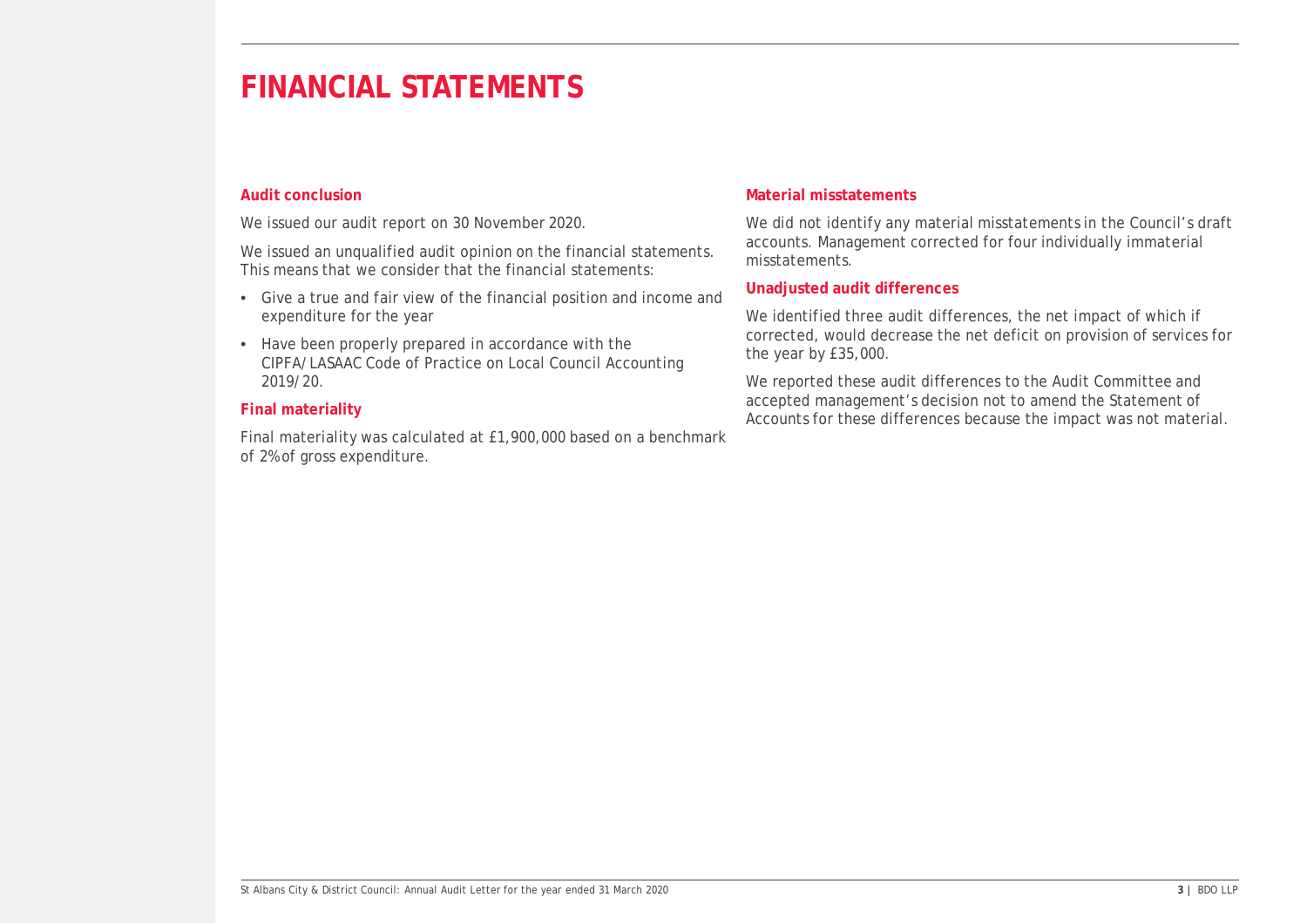We set out below the risks that had the greatest effect on our audit strategy, the allocation of resources in the audit, and the direction of the efforts of the audit team.

| <b>Risk description</b>                                                                         | How the risk was addressed by our audit                                                                                                                                               | <b>Results</b>                                                                                                                                                                |
|-------------------------------------------------------------------------------------------------|---------------------------------------------------------------------------------------------------------------------------------------------------------------------------------------|-------------------------------------------------------------------------------------------------------------------------------------------------------------------------------|
| Management override of controls<br>Auditing standards presume that<br>management is in a unique | We carried out the following planned audit<br>procedures:<br>• Reviewed and verified journal entries                                                                                  | Our audit work on journals included the review of<br>duplicate journals, large value journals, journals created<br>by specific individuals and an analysis of journal trends. |
| position to perpetrate fraud by<br>overriding controls                                          | made in the year, agreeing the journals<br>to supporting documentation; we                                                                                                            | We assessed and corroborated significant management<br>estimates and judgements in the following key areas:                                                                   |
|                                                                                                 | determined key risk characteristics to<br>filter the population of journals. We                                                                                                       | • Valuation of land and buildings                                                                                                                                             |
|                                                                                                 | used our IT team to assist with the                                                                                                                                                   | <b>Pension liability</b><br>$\bullet$                                                                                                                                         |
|                                                                                                 | journal extraction                                                                                                                                                                    | Non-domestic rates appeals provision<br>$\bullet$                                                                                                                             |
|                                                                                                 | Reviewed estimates and judgements<br>$\bullet$<br>applied by management in the financial<br>statements to assess their<br>appropriateness and the existence of<br>any systematic bias | • Non-collection of receivables                                                                                                                                               |
|                                                                                                 |                                                                                                                                                                                       | $\bullet$ Accruals                                                                                                                                                            |
|                                                                                                 |                                                                                                                                                                                       | Depreciation/Amortisation.<br>$\bullet$                                                                                                                                       |
|                                                                                                 | Reviewed unadjusted audit differences<br>for indications of bias or deliberate                                                                                                        | We did not find any evidence of management override or<br>bias for these estimates.                                                                                           |
|                                                                                                 | misstatement                                                                                                                                                                          | Our review of unadjusted audit differences did not<br>identify any indications of bias or deliberate<br>misstatement.                                                         |
|                                                                                                 | Considered the operation of the control<br>$\bullet$<br>environment to ensure that in light of                                                                                        |                                                                                                                                                                               |
|                                                                                                 | remote working and response to Covid-<br>19 there has been no lapse in the<br>operation of the control environment                                                                    | Our review of the control environment did not identify<br>any lapse in the operation of the control environment in<br>light of remote working.                                |
|                                                                                                 | Considered whether the Council had<br>considered the non-collection of<br>receivables provision in light of the<br>current circumstances.                                             |                                                                                                                                                                               |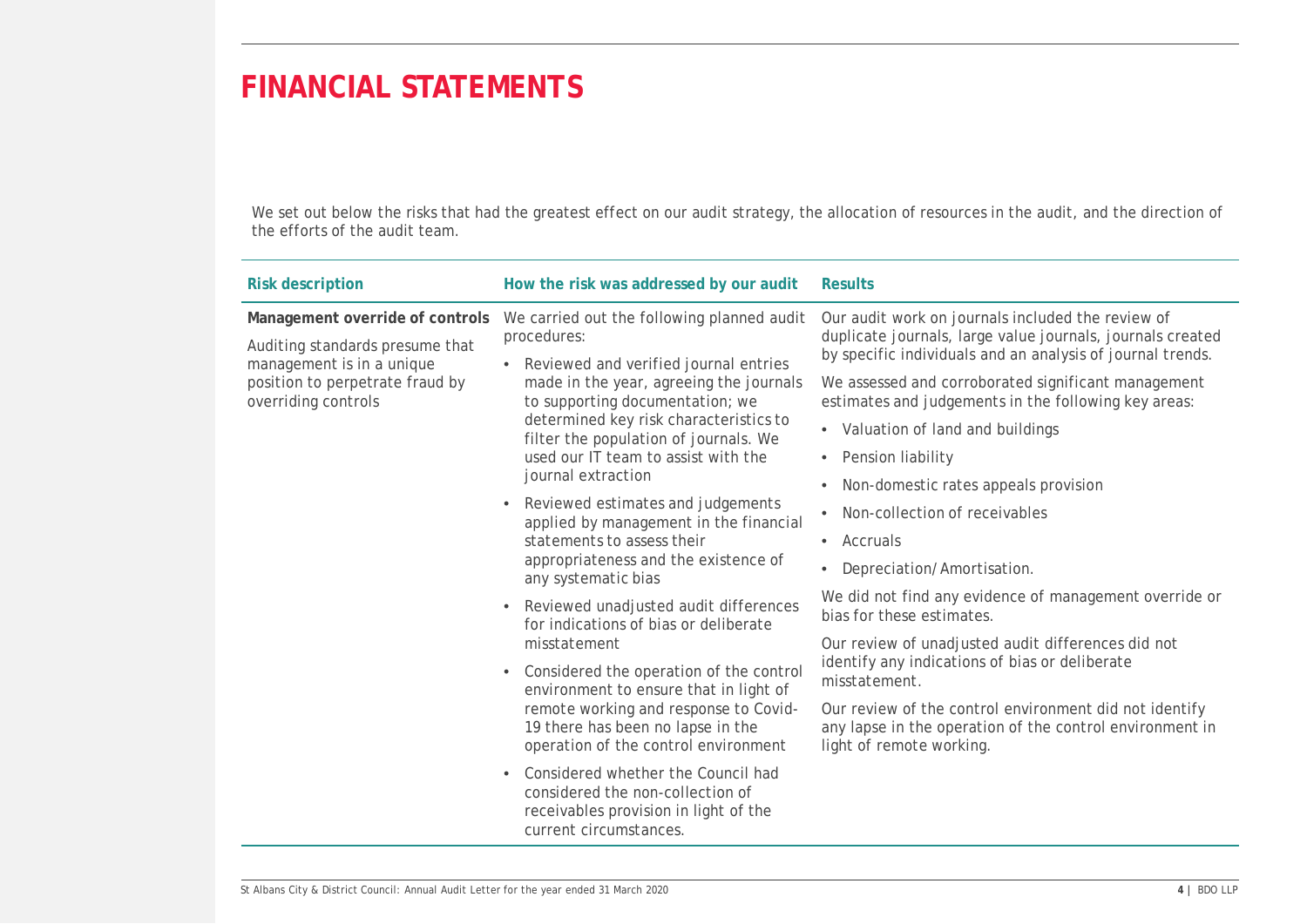| <b>Risk description</b>                                               | How the risk was addressed by our audit                                                                                                                                               | <b>Results</b>                                                                                                                                                                                                                                                                   |
|-----------------------------------------------------------------------|---------------------------------------------------------------------------------------------------------------------------------------------------------------------------------------|----------------------------------------------------------------------------------------------------------------------------------------------------------------------------------------------------------------------------------------------------------------------------------|
| Expenditure cut off                                                   | We carried out the following planned audit                                                                                                                                            | Our sample testing of expenditure identified one<br>transaction which was not included in the correct period.<br>Once extrapolated, the difference was above our trivial<br>level for reporting but was not material. The amount<br>remained as an uncorrected audit difference. |
| For public sector bodies the risk                                     | procedures:                                                                                                                                                                           |                                                                                                                                                                                                                                                                                  |
| of fraud related to expenditure is<br>also relevant.                  | Checked that expenditure was<br>recognised in the correct accounting<br>period by substantively testing<br>expenditure around year-end                                                |                                                                                                                                                                                                                                                                                  |
| For the Council, we consider the<br>risk of fraud to be in respect of |                                                                                                                                                                                       | Our audit work did not identify any other issues.                                                                                                                                                                                                                                |
| the cut-off of expenditure at<br>year-end.                            | • Considered whether any specific<br>procedures were required in light of<br>additional expenditure and funding that<br>may have occurred around year end as a<br>result of Covid-19. |                                                                                                                                                                                                                                                                                  |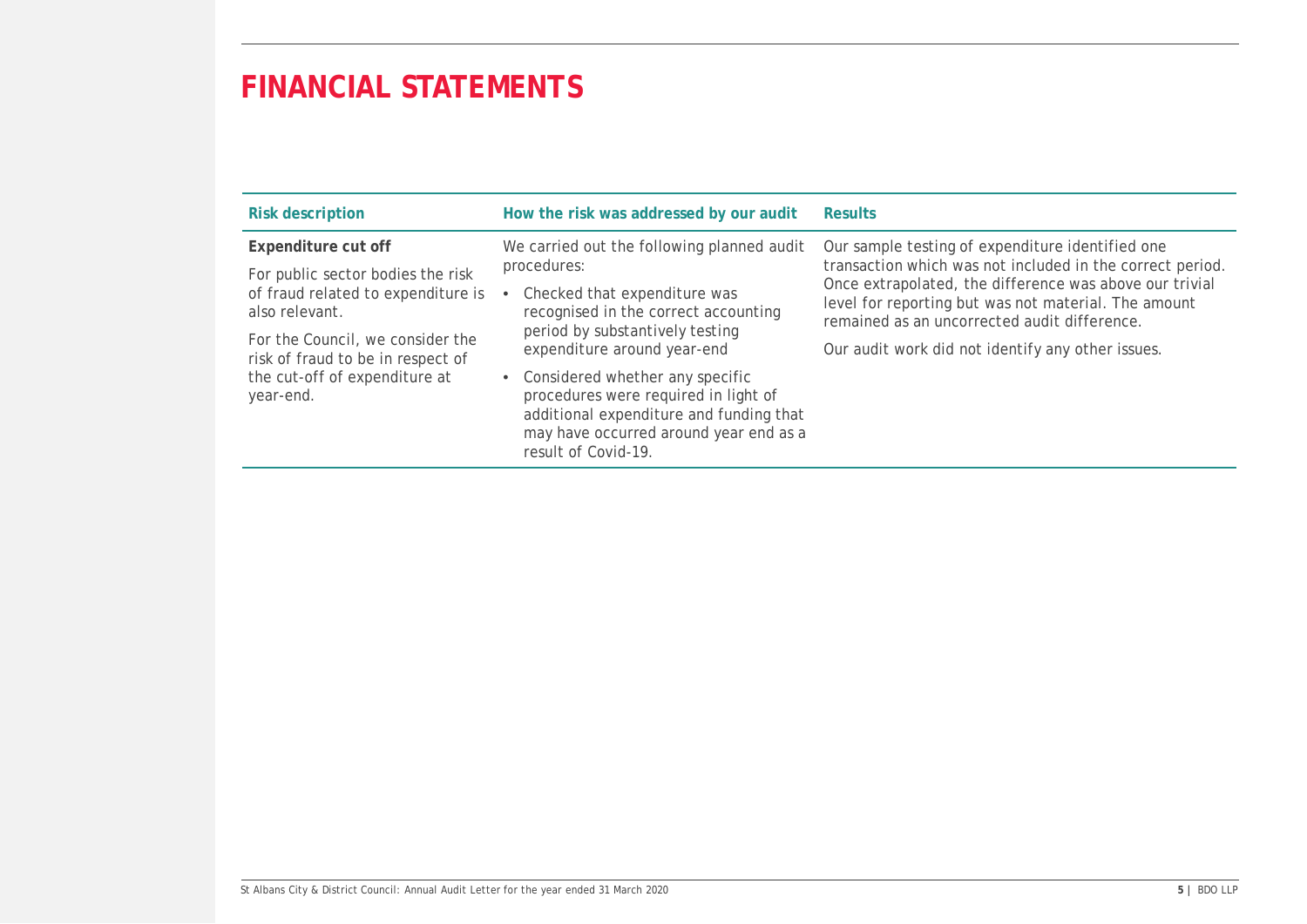| Risk description                                                                                                                                              | How the risk was addressed by our audit                                                                                                                                                                                                                                                                                                                                                                                                                                                                                                                                | Results                                                                                                                                                                                                                                                                                                                                                                                                                                                                                                                                                                                                                                                                                                                                                                                  |
|---------------------------------------------------------------------------------------------------------------------------------------------------------------|------------------------------------------------------------------------------------------------------------------------------------------------------------------------------------------------------------------------------------------------------------------------------------------------------------------------------------------------------------------------------------------------------------------------------------------------------------------------------------------------------------------------------------------------------------------------|------------------------------------------------------------------------------------------------------------------------------------------------------------------------------------------------------------------------------------------------------------------------------------------------------------------------------------------------------------------------------------------------------------------------------------------------------------------------------------------------------------------------------------------------------------------------------------------------------------------------------------------------------------------------------------------------------------------------------------------------------------------------------------------|
| Valuation of non-current assets<br>The valuation of non-current<br>assets is a significant risk as it<br>involves a high degree of<br>estimation uncertainty. | We carried out the following planned audit<br>procedures:<br>• Reviewed the instructions provided to<br>the valuer and reviewed the valuer's<br>skills and expertise in order to determine<br>if we could rely on the management<br>expert                                                                                                                                                                                                                                                                                                                             | From our review of the instructions provided to the<br>valuer and our assessment of the expertise of the valuer,<br>we satisfied ourselves that we could rely on their work.<br>We confirmed the basis of the valuation for the assets<br>that were valued for the year. This identified two assets<br>undervalued in the draft financial statements, which<br>were corrected by management.                                                                                                                                                                                                                                                                                                                                                                                             |
|                                                                                                                                                               | Confirmed that the basis of valuation for<br>assets valued in year was appropriate<br>Reviewed accuracy and completeness of<br>asset information provided to the valuer<br>such as rental agreements and sizes<br>Reviewed assumptions used by the valuer<br>and movements against relevant indices<br>for similar classes of assets and followed<br>up valuation movements that appeared<br>unusual<br>Confirmed that assets not specifically<br>$\bullet$<br>valued in the year had been assessed to<br>ensure their reported values remained<br>materially correct. | Our review of the completeness and accuracy of the<br>information provided to the valuer did not identify any<br>issues.<br>The assumptions used by the valuer, including potential<br>movements against relevant indices for similar assets, did<br>not identify any issues or unusual trends.<br>We reviewed assets which had not been specifically<br>valued in the year and confirmed that they remained<br>materially correct.<br>Finally, we noted that the valuer included a material<br>uncertainty statement in their final year-end valuation<br>reports, in light of circumstances surrounding<br>coronavirus. We considered this to be fundamental to the<br>reader of the accounts and included an Emphasis of<br>Matter in our audit report to highlight this uncertainty. |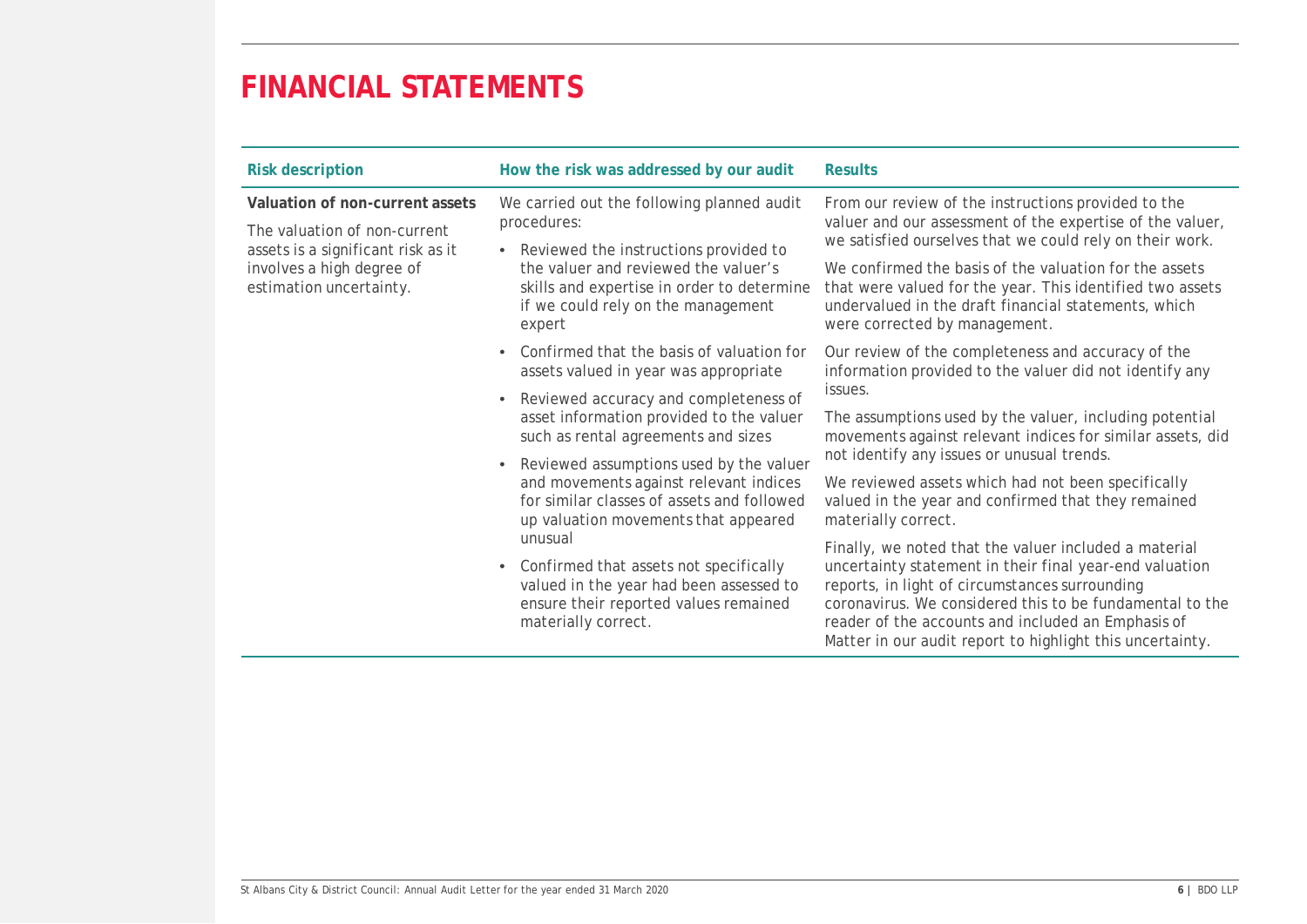| <b>Risk description</b>                                                                                 | How the risk was addressed by our audit                                                                                                                                                                                                          | <b>Results</b>                                                                                                                                                                                                                                                                 |
|---------------------------------------------------------------------------------------------------------|--------------------------------------------------------------------------------------------------------------------------------------------------------------------------------------------------------------------------------------------------|--------------------------------------------------------------------------------------------------------------------------------------------------------------------------------------------------------------------------------------------------------------------------------|
| Valuation of Pension Liability<br>The valuation of the pension<br>liability is a significant risk as it | We carried out the following planned audit<br>procedures:<br>Agreed the disclosures to the<br>$\bullet$                                                                                                                                          | No issues were found in assessing the competency of the<br>actuary or in agreeing disclosures to the information<br>provided by the actuary.                                                                                                                                   |
| involves a high degree of<br>estimation uncertainty.                                                    | information provided by the pension<br>fund actuary                                                                                                                                                                                              | We compared the key financial and demographic<br>assumptions used by the actuary to acceptable ranges<br>provided by a consulting actuary commissioned for local<br>public auditors by the NAO. We considered that the<br>assumptions and methodology used by the Pension Fund |
|                                                                                                         | Reviewed the competence of the actuary<br>as a management expert                                                                                                                                                                                 |                                                                                                                                                                                                                                                                                |
|                                                                                                         | Reviewed the reasonableness of the<br>assumptions used in the calculation<br>against other local government actuaries<br>and other observable data<br>Reviewed the controls in place for<br>providing accurate membership data to<br>the actuary | actuary were appropriate.                                                                                                                                                                                                                                                      |
|                                                                                                         |                                                                                                                                                                                                                                                  | We obtained assurance from the auditors of the<br>Hertfordshire Pension fund over the controls in place for<br>providing accurate membership data to the actuary and<br>the testing of that data.                                                                              |
|                                                                                                         |                                                                                                                                                                                                                                                  |                                                                                                                                                                                                                                                                                |
|                                                                                                         |                                                                                                                                                                                                                                                  | Contacted the pension fund auditor and<br>٠<br>requested confirmation of the controls in<br>place for providing accurate membership<br>data to the actuary and testing of that                                                                                                 |
|                                                                                                         | data<br>Checked that any significant changes in<br>$\bullet$                                                                                                                                                                                     | We identified three non material misstatements, of which<br>the Council corrected one.                                                                                                                                                                                         |
|                                                                                                         | membership data were communicated to<br>the actuary.                                                                                                                                                                                             | We also identified one prior year disclosure point, which<br>the Council corrected in the final financial statements.                                                                                                                                                          |
|                                                                                                         |                                                                                                                                                                                                                                                  |                                                                                                                                                                                                                                                                                |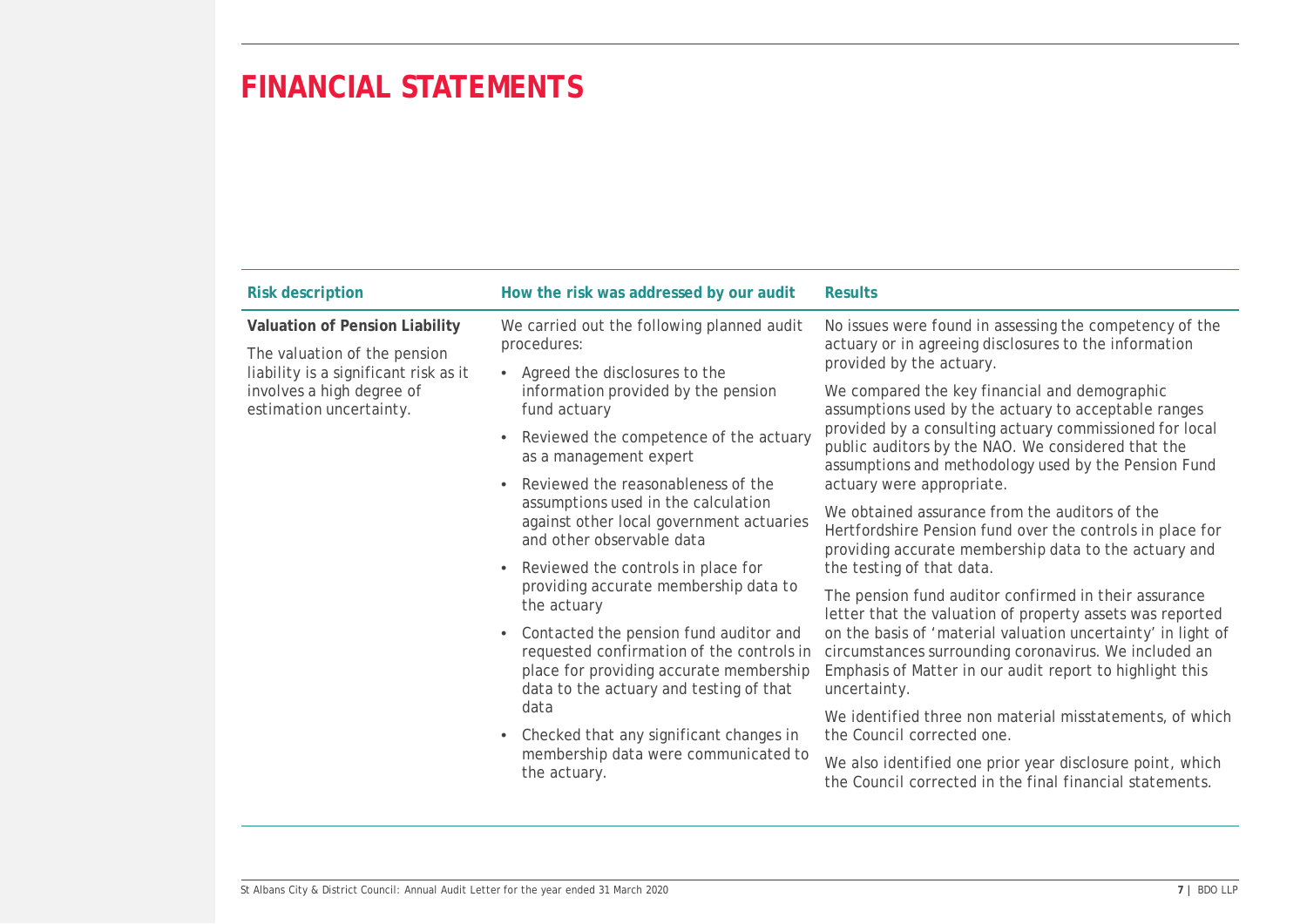### **USE OF RESOURCES**

### **Audit conclusion**

We issued an unmodified conclusion on the Council's arrangements for securing economy, efficiency and effectiveness in its use of resources. This means that we consider that in all significant respects, the Council had proper arrangements to ensure it took properly informed decisions and deployed resources to achieve planned and sustainable outcomes for taxpayers and local people.

We set out below the risk that had the greatest effect on our audit strategy.

| Risk description                                                                                                   | How the risk was addressed by our audit                                                                                                                           | Results                                                                                                                                                                                                                                                                                                                                                                                                                           |
|--------------------------------------------------------------------------------------------------------------------|-------------------------------------------------------------------------------------------------------------------------------------------------------------------|-----------------------------------------------------------------------------------------------------------------------------------------------------------------------------------------------------------------------------------------------------------------------------------------------------------------------------------------------------------------------------------------------------------------------------------|
| The Council will<br>need to deliver<br>significant savings<br>as part of its<br>Medium Term<br>Financial strategy. | We carried out the following planned<br>audit procedures:                                                                                                         | The Council budgeted to spend £15.08 million on General Fund services in<br>2019/20. The actual cost of services (before technical accounting<br>adjustments) in 2019/20 was £15.40 million, an overspend of £313,000.                                                                                                                                                                                                            |
|                                                                                                                    | Reviewed the assumptions used in<br>the MTFS and assessed the<br>reasonableness of cost pressures                                                                 | Overall, the General Fund balance decreased by £260,000 to £3.39 million.<br>The closing General Fund balance remains above the minimum level of £2.5<br>million recommended by the Section 151 Officer.                                                                                                                                                                                                                          |
| that the Council<br>will not deliver all<br>these savings.                                                         | There is a risk<br>Monitored the delivery of the<br>budgeted savings in 2019/20 and the<br>plans that were in place to reduce<br>service cost and increase income | The total Earmarked General Fund reserves balance increased by £2.29<br>million to £7.50 million at 31 March 2020. The increase largely related to an<br>increase in the Collection Fund Equalisation Account.                                                                                                                                                                                                                    |
|                                                                                                                    | from 2020/21<br>Reviewed the strategies to close the<br>budget gap in the medium term.                                                                            | A net surplus of £4.60 million was incurred on the Housing Revenue Account,<br>which was a significant difference compared to the budgeted deficit of<br>£255,000. HRA reserves (HRA balance and major repairs reserve) totalled<br>£13.47 million, a decrease of £1.60 million from the prior year.                                                                                                                              |
|                                                                                                                    |                                                                                                                                                                   | The Council's share of the council tax balance in the Collection Fund<br>remained in surplus by £248,000 at 31 March 2020. The non domestic rate<br>balance in the Collection Fund is a deficit of £10.92 million, of which the<br>Council's share was £4.28 million. This was largely due to changes for<br>appeals against valuations. We were satisfied that the Collection Fund is<br>being adequately monitored and managed. |
|                                                                                                                    |                                                                                                                                                                   | The Council achieved its savings target for the year, with some savings in the<br>budget which were not achieved being offset by savings elsewhere. An<br>updated medium term financial strategy to 2028/29 was approved by full<br>Council in January 2020.                                                                                                                                                                      |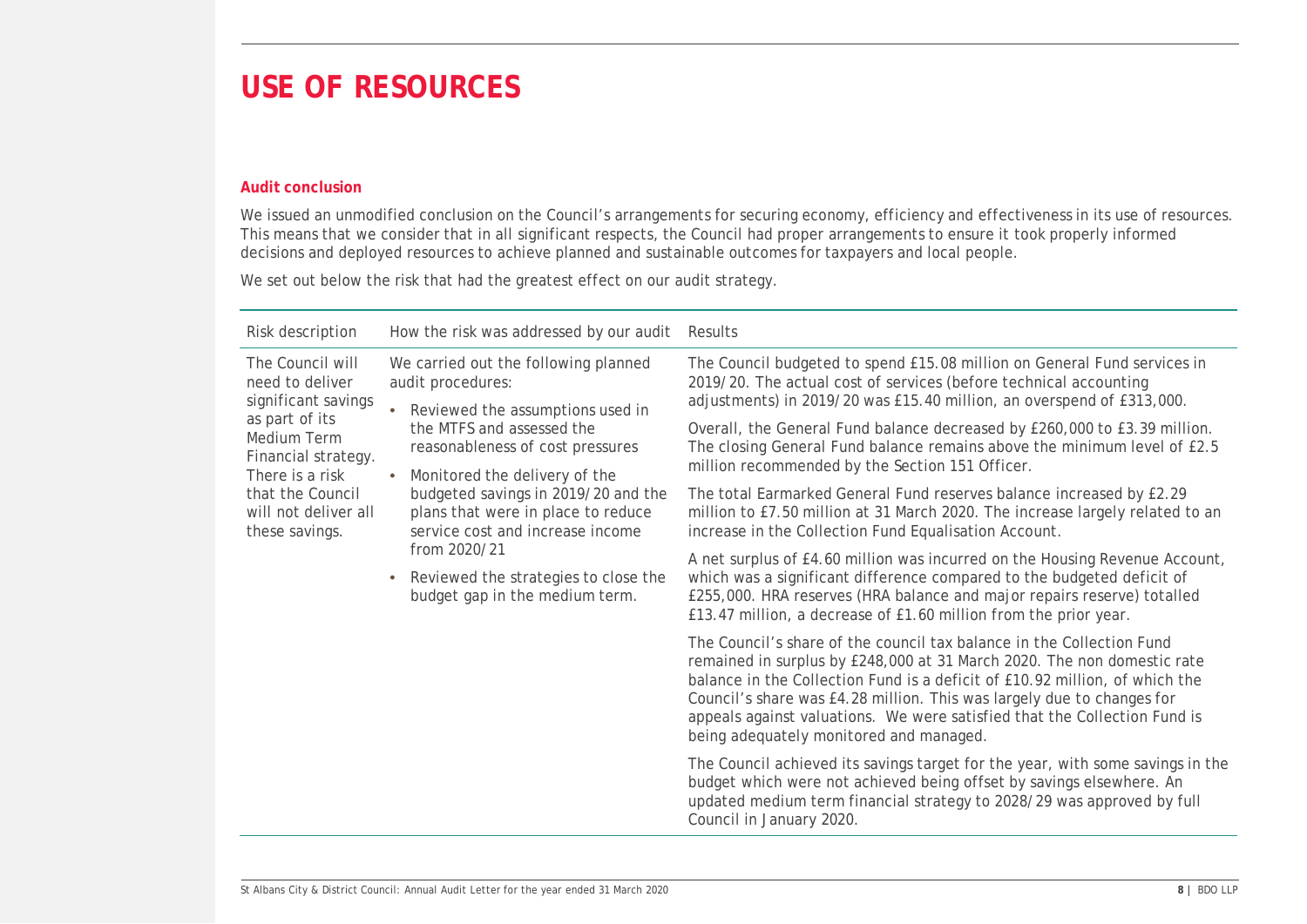### **USE OF RESOURCES**

| Risk description                                                                                                                                                                                 |                                                           | How the risk was addressed by our audit                                                                                                      | Results                                                                                                                                                                                                                                                |
|--------------------------------------------------------------------------------------------------------------------------------------------------------------------------------------------------|-----------------------------------------------------------|----------------------------------------------------------------------------------------------------------------------------------------------|--------------------------------------------------------------------------------------------------------------------------------------------------------------------------------------------------------------------------------------------------------|
| The Council has<br>developed its<br>operating strategy<br>to include the<br>development of<br>residential sites as •<br>well as an<br>intention to invest<br>in significant<br>capital projects. | We carried out the following planned audit<br>procedures: |                                                                                                                                              | In March 2020 the Council established a wholly owned private limited<br>company called the St Albans City and District Estates Limited. The                                                                                                            |
|                                                                                                                                                                                                  |                                                           | Reviewed the governance arrangements<br>in place for these capital projects                                                                  | company was established to manage residential properties outside of the<br>Housing Revenue Account. The company had no financial transactions<br>during 2019/20.                                                                                       |
|                                                                                                                                                                                                  |                                                           | Reviewed how these projects support<br>the financial resilience of the Council                                                               | This was specifically to be the landlord for some residential rented<br>properties that the Council was due to buy as part of the purchase of                                                                                                          |
|                                                                                                                                                                                                  |                                                           | Reviewed the governance and<br>monitoring arrangements and support                                                                           | Harpenden Estate, which is a parade of shops with flats above. At the<br>time the opinion was issued the purchase had not proceeded.                                                                                                                   |
|                                                                                                                                                                                                  |                                                           | for decision making                                                                                                                          | Due to Covid-19, the Council re-reviewed its approach to ensure it still                                                                                                                                                                               |
|                                                                                                                                                                                                  | $\bullet$                                                 | Reviewed the due diligence and<br>governance arrangements considered in<br>setting up a separate entity to manage<br>these capital projects. | fits into the longer term strategy and continues to support the financial<br>resilience of the Council. This has led to changes such as revaluation of<br>potential purchases and reviewing the impact of loss of income for<br>commercial properties. |
|                                                                                                                                                                                                  |                                                           |                                                                                                                                              | Our work did not identify any issues in relation to commercialisation at<br>the date the opinion was provided.                                                                                                                                         |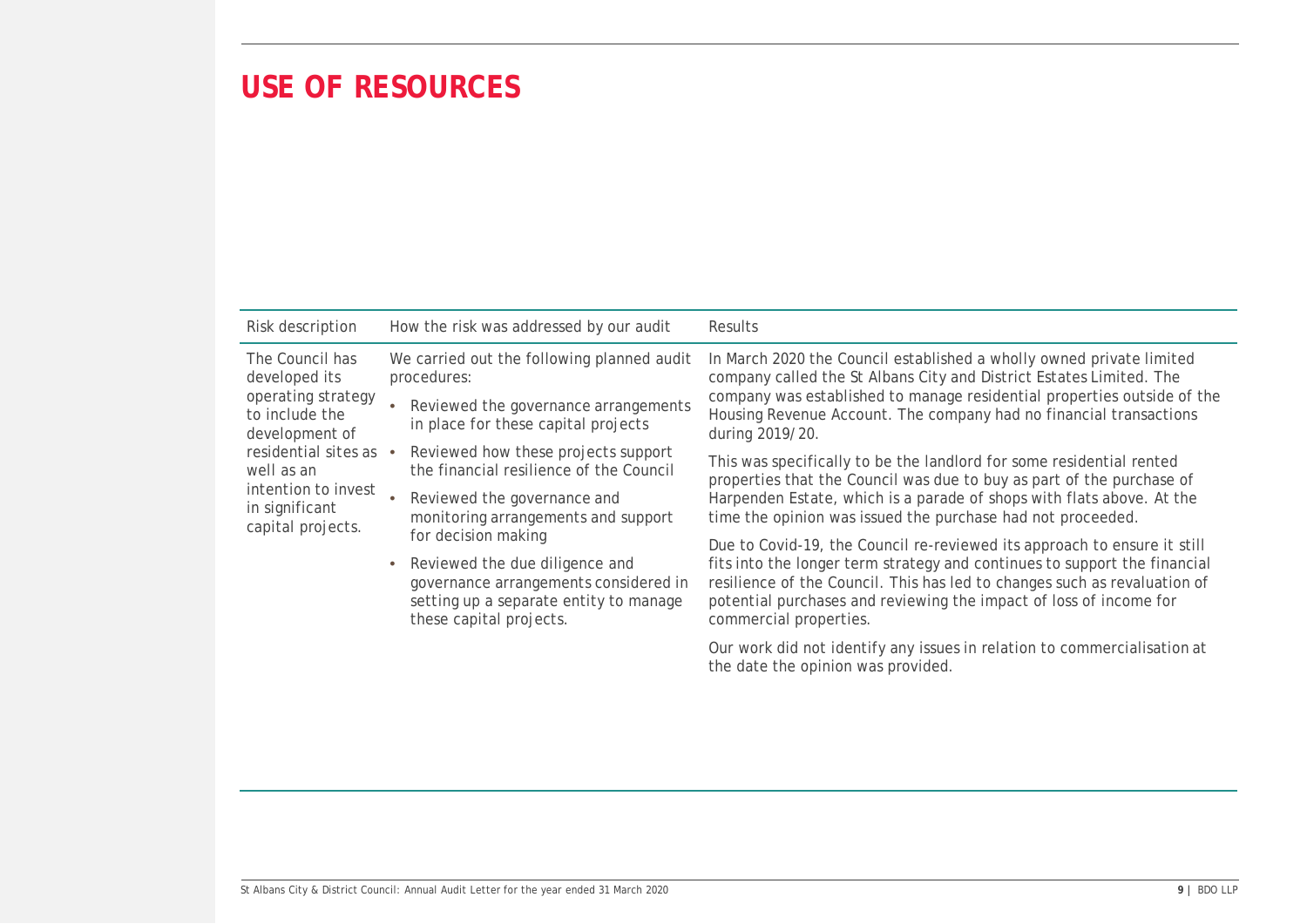## **REPORTING AND FEES**

### **Fees summary**

|                                                                           | 2019/20 | 2018/19 |
|---------------------------------------------------------------------------|---------|---------|
|                                                                           | £       |         |
| Audit fee                                                                 | 46,226  | 46,226  |
| Non-audit assurance services (Fees for reporting on Government<br>grants) | 9,5001  | 10,800  |
| Housing benefit subsidy claim                                             | 7,0001  | 8,600   |
| Pooling of Housing capital receipts return                                | 2,500   | 2,200   |
| Total fees                                                                | 55,726  | 57,026  |

<sup>1</sup> Work is ongoing and so we are unable to conclude on the final fee until the work is complete.

### **Communication**

| Communication           | Date communicated | To whom         |
|-------------------------|-------------------|-----------------|
| Audit Planning Report   | 29 April 2020     | Audit Committee |
| Audit Completion report | 26 November 2020  | Audit Committee |
| Annual Audit Letter     | 22 April 2021     | Audit Committee |